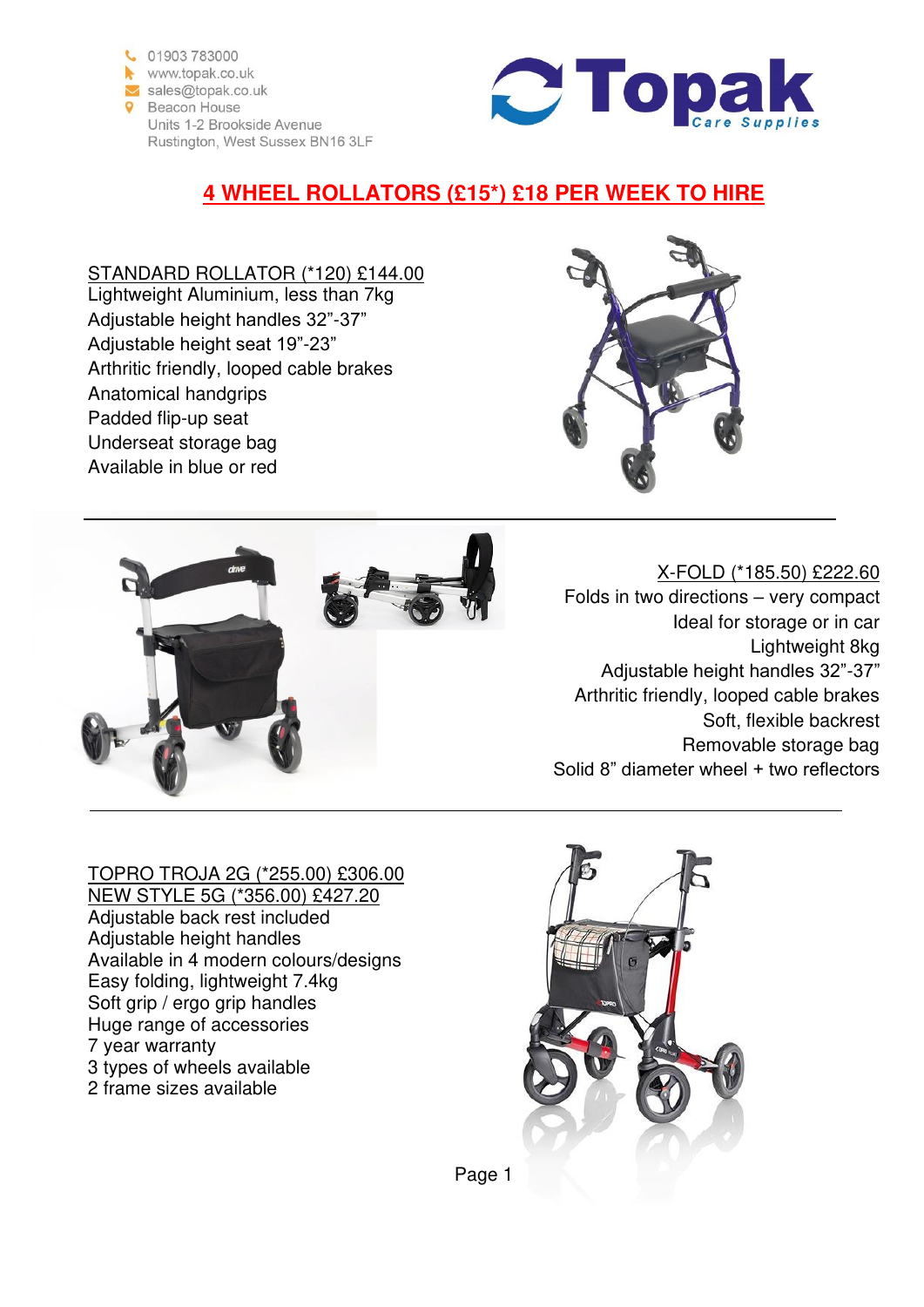



# **4 WHEEL ROLLATORS (£15\*) £18 PER WEEK TO HIRE**

#### "LETS DREAM" INDOOR ROLLATOR (\*319.99) £383.99 Lightweight 6.5kg Adjustable height single handle Very narrow: 57cm wide Full length soft handlebar Full length one-handed brake Removable tray Undertray storage bag Foldable





### EZ FOLD-N-GO ROLLATOR (\*269.99) £323.99

Folds up to 3x smaller than average rollators Portable & lightweight 6.1kg Adjustable height handles Padded handles & locking brakes 3 colours available Underseat storage bag Organiser for on the go storage

TAiMA M-GT (\*299.99) £359.99 Ultra lightweight 5.5kg As light as a 3-wheeled walker Adjustable height handles Soft ergonomic handles Walking stick holder included Large storage bag Arthritic friendly, looped cable brakes Front & side reflectors



### **HIRE ONLY: Zone 1 (up to 20 miles): Delivery & collection charge = (\*20.00) £24.00 HIRE ONLY: Zone 2 (20-40 miles): Delivery & collection charge = (\*30.00) £36.00**

**\*This item is eligible for \*VAT relief\* if you suffer a chronic medical condition.** 

**Try before you buy:**

**If, after the first 2 weeks' hire, you wish to purchase the item, we will deduct the 2 weeks hire & collection charge from the purchase price.**